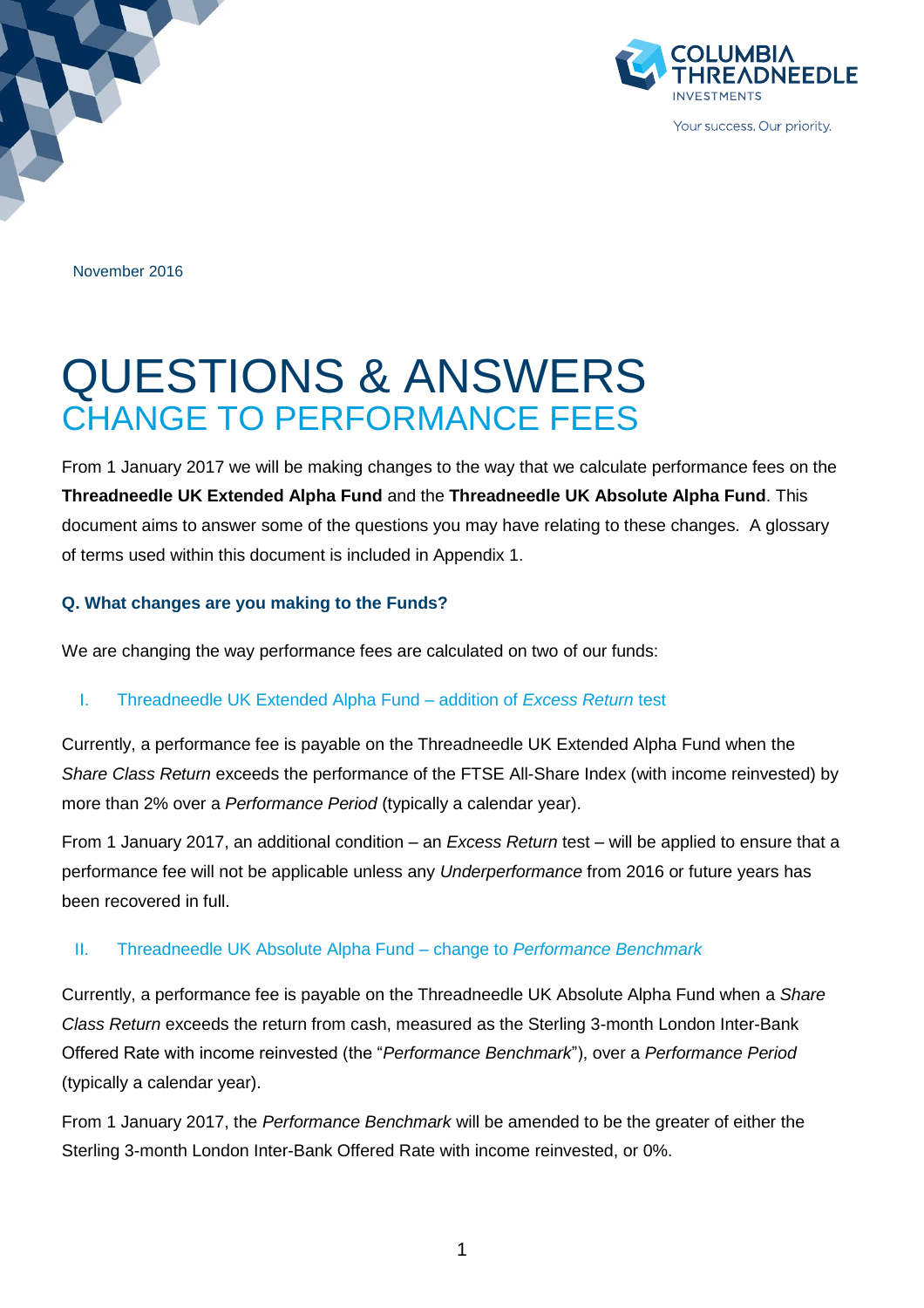#### **Q: Are any other funds affected by the changes?**

No. The changes specified will apply to all share classes of the following funds to which performance fees are applicable:

- **Threadneedle UK Extended Alpha Fund**
- **Threadneedle UK Absolute Alpha Fund**

#### **Q: Why are you making the changes?**

We are making these changes to improve consistency of performance fee calculation methodology across our fund range and, in the case of the Threadneedle UK Absolute Alpha Fund, in recognition of the possibility of negative interest rates in the current low interest rate environment.

We believe that these changes will result in a fairer and more consistent performance fee structure across our fund range and are therefore in the best interests of clients.

#### **Q: When will the changes take place?**

The changes will be effective from 1 January 2017.

#### **Q: Do I need to take any action?**

No, you do not need to take any action as a result of these changes. Where a performance fee is applicable it will continue to be deducted automatically from the value of your investment as it is currently.

#### **Q. What is a performance fee?**

A performance fee is a charge that may be applied to a fund if the fund reaches or exceeds stated performance targets or hurdles and meets certain conditions over a stated period of time (usually a calendar year).

#### **Q: What are the performance fees for these Funds?**

Should the conditions be met for the performance fee to be payable, the charges will be as follows:

- Threadneedle UK Extended Alpha Fund: 20% of the *Excess Return* gained over the FTSE All-Share Index (with income reinvested) plus 2%.
- Threadneedle UK Absolute Alpha Fund: 20% of the *Excess Return* gained over the *Performance Benchmark*.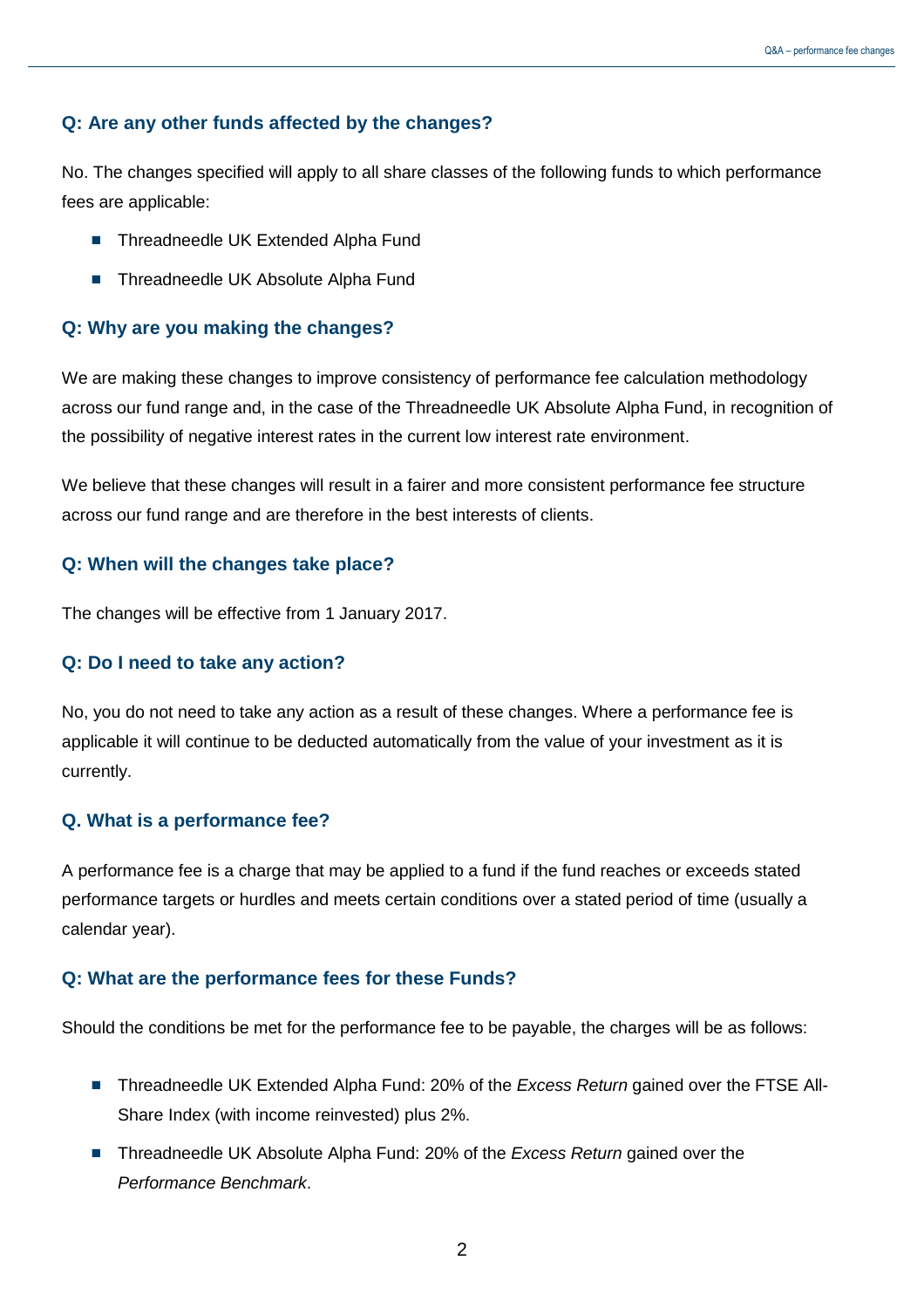#### **Q: When will I have to pay a performance fee?**

#### **I. Threadneedle UK Extended Alpha Fund**

Currently, a performance fee is due in the event that the *Share Class Return* exceeds the Fund's *Benchmark Hurdle* over a *Performance Period* of typically one calendar year. For this Fund, the *Benchmark Hurdle* is the FTSE All-Share Index (with income reinvested) plus 2%.

If this condition is met, a performance fee would be deducted from the value of your investment at 20% of the difference between the *Share Class Return* and the *Benchmark Hurdle Rate* (i.e. 20% of the *Outperformance)*.

For example, if the FTSE All-Share Index (with income reinvested) returned 3% over a calendar year, the *Benchmark Hurdle* would be 5% (3% + 2%). If in the same year the *Share Class Return* was 7%, the *Outperformance* over the *Benchmark Hurdle* would be 2% (7% - 5%). The performance fee due would be 20% of this outperformance, totalling 0.4%.

From January an additional condition – an *Excess Return* test – will be applied to ensure that a performance fee will not be taken until any *Underperformance* from 2016 or future years has been recovered in full.

If these conditions are met, the performance fee will be payable in the January after the end of the calendar year.

For more information on the application of the new performance fee conditions for this Fund, including illustrations please see Appendix 2.

#### **II. Threadneedle UK Absolute Alpha Fund**

Currently, a performance fee is due in the event the *Share Class Return* exceeds the return of the Fund's *Performance Benchmark*, the Sterling 3-month London Inter-Bank Offered Rate (with income reinvested) over a *Performance Period* (typically a calendar year).

If this condition is met, a performance fee will be deducted from the value of your investment at 20% of the difference between the *Share Class Return* and the *Performance Benchmark* return (i.e. 20% of the *Outperformance)*.

From 1 January 2017, the *Performance Benchmark* will be amended to be the greater of either the Sterling 3-month London Inter-Bank Offered Rate with income reinvested, or 0%.

3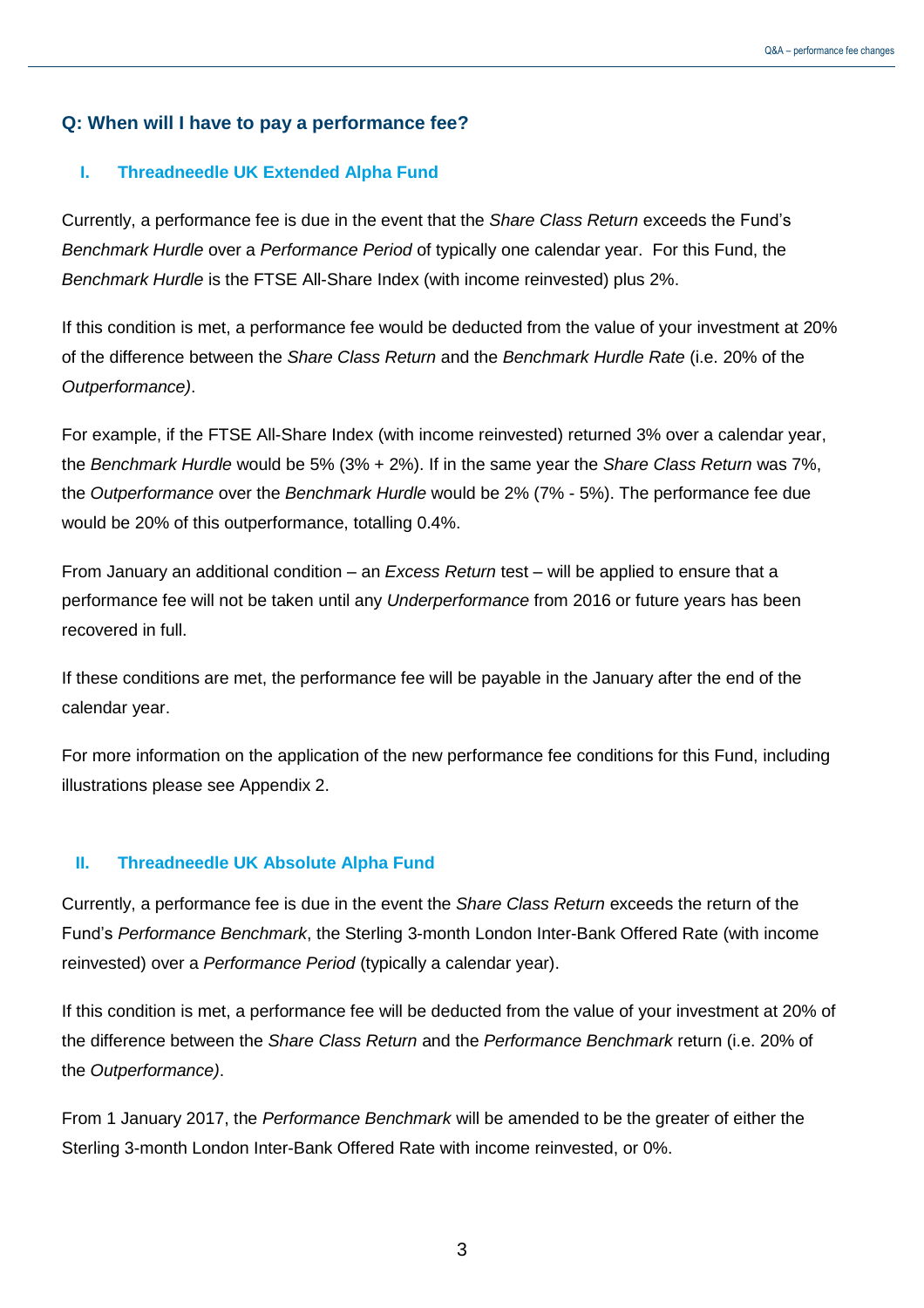If these conditions are met, the performance fee will be payable in the January after the end of the calendar year. If these conditions are not met, no performance fee will be due.

For example, if the Sterling 3-month London Inter-Bank Offered Rate (with income reinvested) (3 Month LIBOR) return was -2% over a calendar year, and the *Share Class Return* was 1%, the *Excess Return* would be calculated using a *Performance Benchmark* of 0% (as it is greater than the 3 Month LIBOR in this calendar year). This would give an *Excess Return* of 1%, and a performance fee would be collected as 20% of this value, i.e. 0.2%.

For more information on application of the new performance fee conditions for this Fund, including illustrations, please see Appendix 3.

#### **Q: What happens if the Funds do not reach their performance hurdle or target?**

A performance fee will not be charged unless the stated conditions are met and the *Performance Period* will continue into the next calendar year.

#### **Q. Where can I find out further information?**

If you are unclear about any of the details relating to the changes, or have any further questions, please contact us in the UK on 0800 953 0134\* (available from 8:00am to 6:00pm, Monday to Friday) or contact your financial adviser.

If you do not have a financial adviser you can find one in your area at [www.unbiased.co.uk](http://www.unbiased.co.uk/) (Please note we do not endorse this site or advisers found on it).

**\***Calls may be recorded.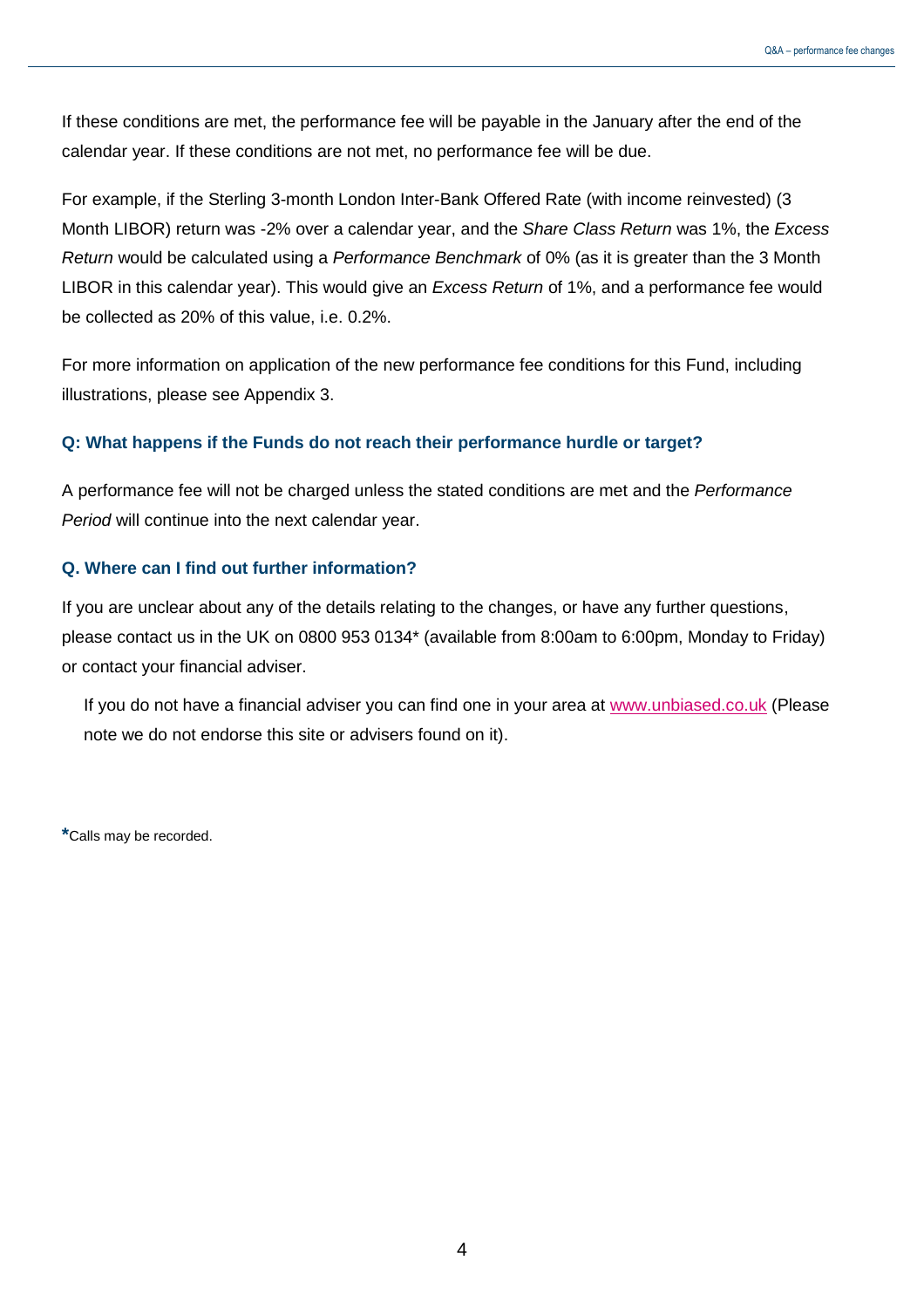#### **Appendix 1: Glossary of Terms**

*Benchmark Hurdle –* the percentage return the *Share Class Return* must exceed before a performance fee is payable.

*Benchmark Return* – calculated on each *Dealing Day* as the percentage difference between the Benchmark on such *Dealing Day* and the Benchmark at the beginning of the *Performance Period*.

*Dealing Day –* Monday to Friday, excluding public and bank holidays in England and Wales, and other days at the discretion of Threadneedle Asset Management Ltd.

*Excess Return* – calculated on each *Dealing Day,* this is the difference between the *Share Class Return* of the relevant Share Class and the *Performance Benchmark* or *Benchmark Hurdle* return for the UK Absolute Alpha Fund or UK Extended Alpha Fund respectively. If on any *Dealing Day* the difference between the *Share Class Return* and the *Performance Benchmark* / *Benchmark Hurdle* is zero or negative then there will be no Excess Return.

*Outperformance* – in the context of this document, this refers to the difference between the *Share Class Return* and the *Performance Benchmark* or *Benchmark Hurdle Return* for the UK Absolute Alpha Fund and UK Extended Alpha Fund respectively. Where the *Share Class Return* is greater than the *Performance Benchmark*/*Benchmark Hurdle Return*, the share class has outperformed, the value of the difference being the *Excess Return*.

*Performance Benchmark* – the benchmark against which the performance of the Share Class is measured. For the UK Extended Alpha Fund, this is the FTSE All-Share Index (with income reinvested).

From 1 January 2017, the *Performance Benchmark* for the UK Absolute Alpha Fund will be the greater of either the Sterling 3-month London Inter-Bank Offered Rate (with income reinvested), or 0%.

*Performance Period* – the period of time used to calculate performance of the Fund or Benchmark. Each *Performance Period* starts on the day immediately following the end of the previous *Performance Period*, except that the first *Performance Period* shall start on the date of the first issue of the Shares in the relevant Class.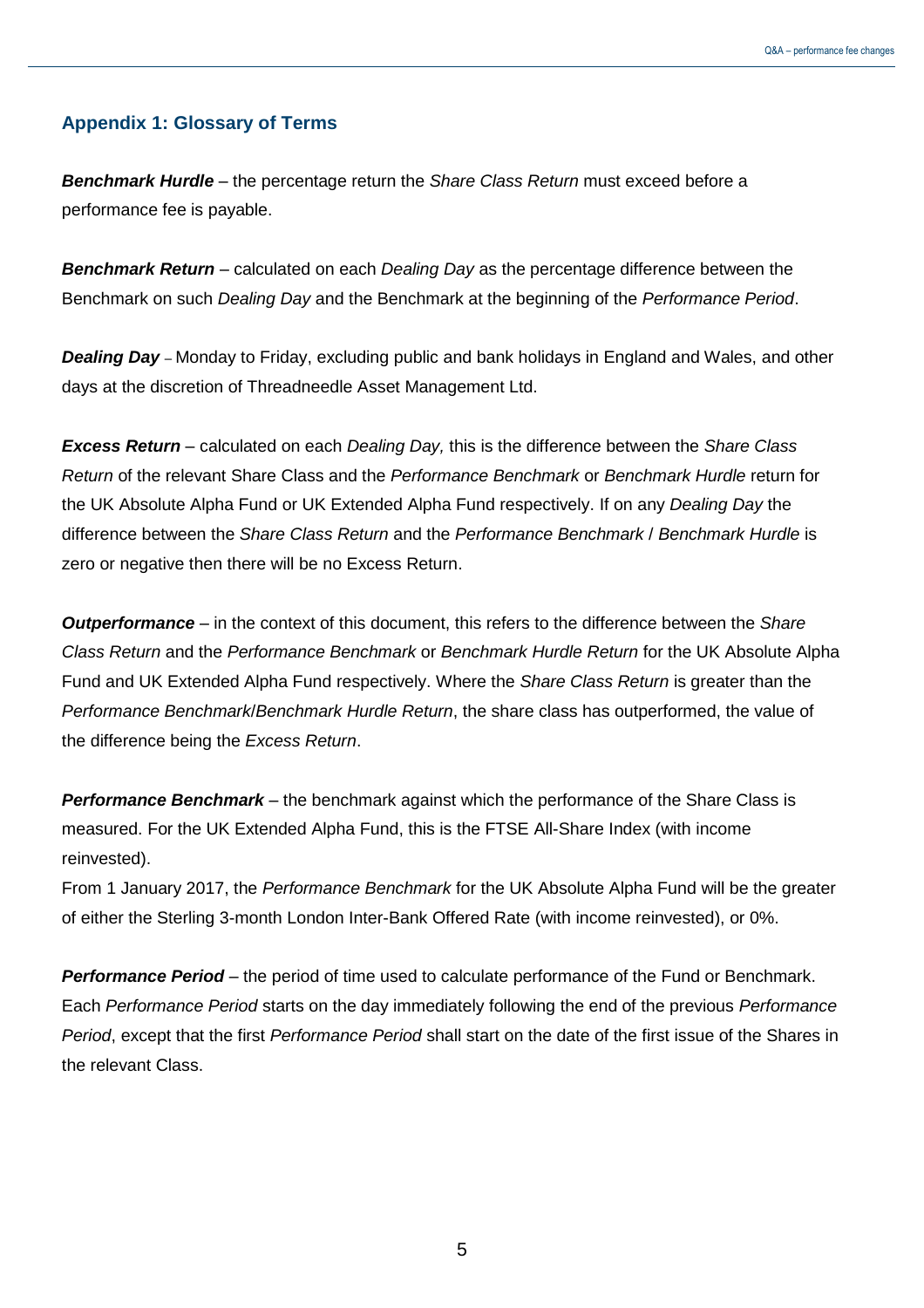Each *Performance Period* ends on the first subsequent 31 December at which there is an *Excess Return\** (unless 31 December is not a *Dealing Day*, in which case the *Excess Return* applicable shall be that calculated on the last *Dealing Day* of the calendar year).

\*Prior to these changes the *Performance Period* for the UK Extended Alpha Fund would end on 31 December of each year, regardless of whether there was an *Excess Return*.

*Share Class Return* – calculated for each Share Class on each *Dealing Day*, this is the percentage difference between the Net Asset Value per Share on such day and the Net Asset Value per Share at the beginning of the *Performance Period*.

*Underperformance* – in the context of this document, this refers to the difference between the *Share Class Return* and the *Performance Benchmark* or *Benchmark Hurdle Return* for the UK Absolute Alpha Fund and UK Extended Alpha Fund respectively. Where the *Share Class Return* is less than the *Performance Benchmark*/*Benchmark Hurdle Return*, the share class has underperformed. The value of the difference between the two is also known as the "relative return".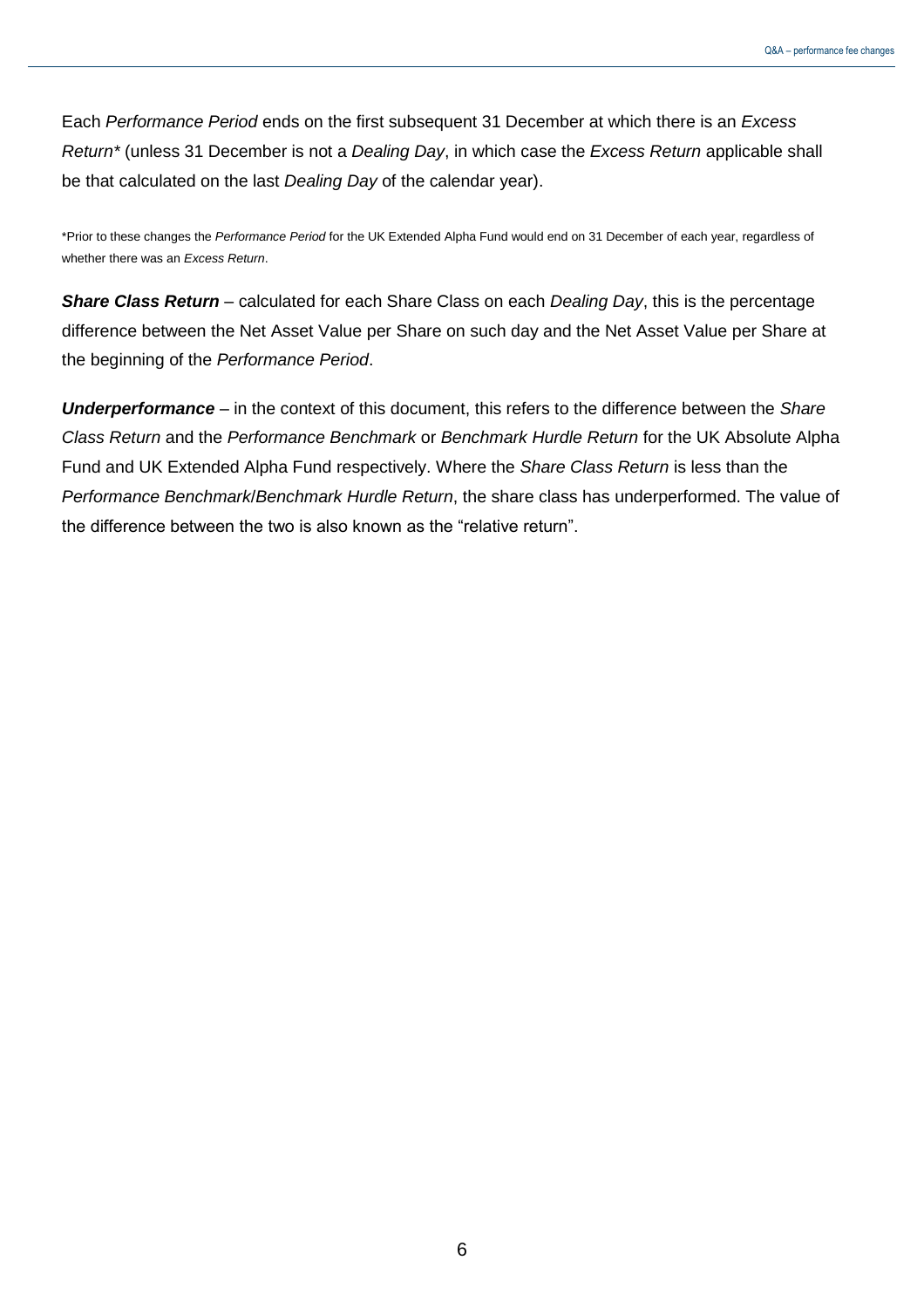## **Appendix 2. Performance fee calculation and accrual on the Threadneedle UK Extended Alpha Fund.**

#### **1. Performance Fee Calculation and Accrual**

The performance fee is calculated as follows: the performance fee rate of 20% is multiplied by the *Excess Return*, multiplied by that *Dealing Day*'s Net Asset Value for that Share Class. The performance fee is re-calculated each *Dealing Day* to reflect the performance of the Net Asset Value per Share against the *Benchmark Hurdle* Return from the beginning of the *Performance Period* to the applicable *Dealing Day*.

An accrual for the performance fee is calculated on each *Dealing Day* and forms part of the Net Asset Value for each Share Class and therefore the performance fee accrual is reflected in the price of the Shares. The accrual is calculated on the basis of the performance of the Share Class from the beginning of the *Performance Period* to the *Dealing Day*. Any performance fee accrual made on a *Dealing Day* is superseded by any accrual made on the following *Dealing Day* until such time as the performance fee becomes payable. Any accrual for a performance fee shall be prorated to reflect any material movements in the number of Shares in issue.

The performance fee is only chargeable at the end of any *Performance Period* (i.e. 31 December). If no performance fee has been charged since the launch of the Share Class, no performance fee will be payable until such time as there is an *Excess Return* and there is a performance fee accrual at the end of the *Performance Period*.

#### **2. Performance Fee Illustrations - UK Extended Alpha Fund**

To illustrate the potential application of the performance fee and by way of example only, four possible scenarios are set out below and in Figure 1.

Year 1 – Between launch and 31 December, the FTSE All-Share Index (with income reinvested) goes up by 10% and in that same period the Net Asset Value per Share of the UK Extended Alpha Fund goes up by 20% in comparison with the Net Asset Value per Share at launch.

A performance fee will be payable at the end of Year 1 because the Fund has outperformed the *Benchmark Hurdle* over that *Performance Period*. The performance fee will be calculated as follows:

The *Excess Return* on 31 December is 8% (i.e. 20% - 10% - 2%). The actual performance fee rate will be the *Excess Return* of 8% multiplied by 20%. This means that the performance fee payable will be 1.6% of the Net Asset Value of the relevant Share Class.

Year 2 – Because a performance fee has been charged at the end of Year 1 a new *Performance Period* will begin from 1 January in Year 2. Between 1 January and 31 December of Year 2 the FTSE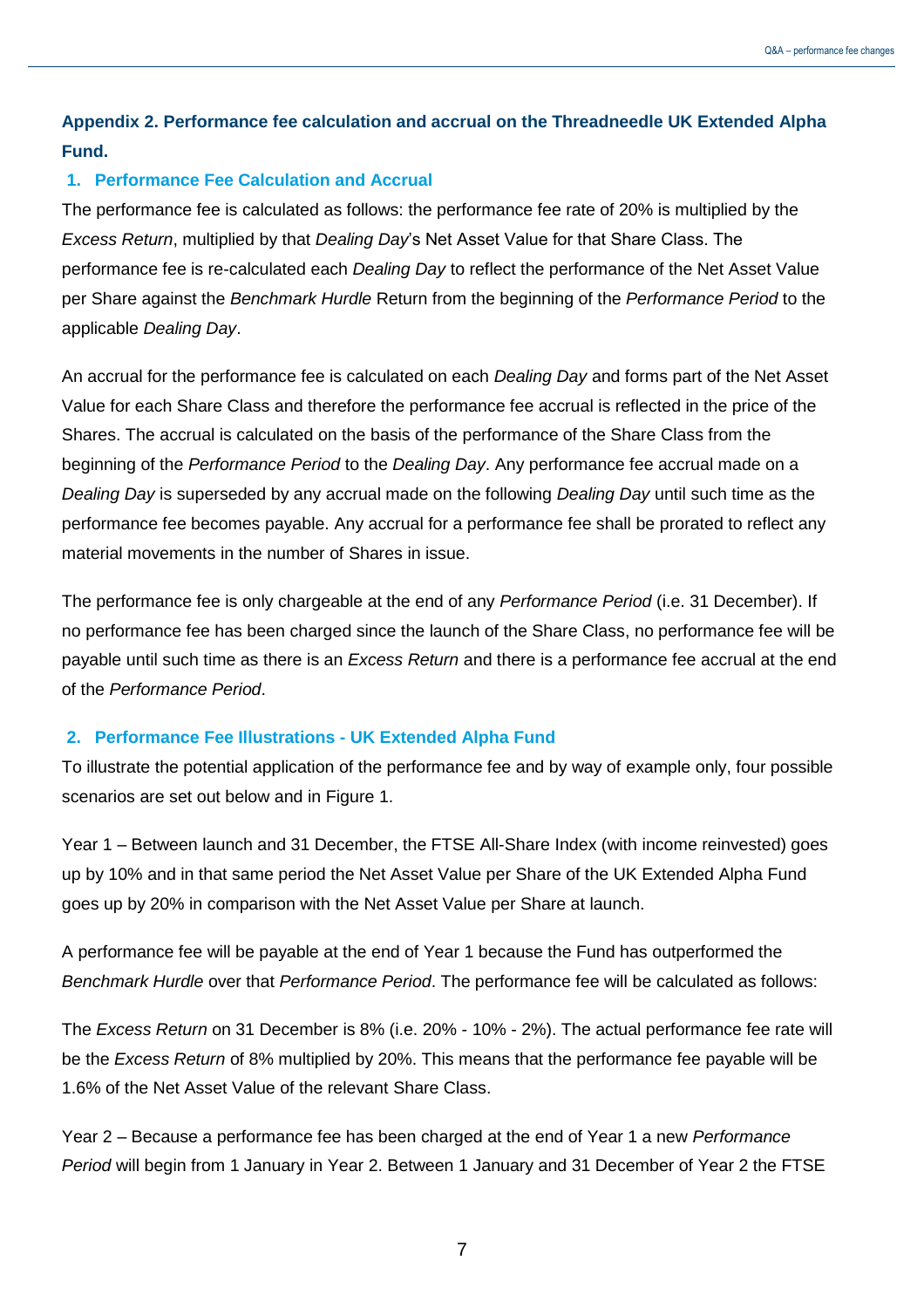All-Share Index (with income reinvested) goes up by 10% and in that same period the Net Asset Value per Share of the UK Extended Alpha Fund goes up by 5% in comparison with the Net Asset Value per Share at the beginning of Year 2.

No performance fee will be paid even though the performance of the UK Extended Alpha Fund has been positive and the *Performance Period* will continue into Year 3.

Year 3 – Because no performance fee was charged in Year 2 the performance of the Fund will continue to be measured from 1 January of Year 2. If between 1 January of Year 2 and 31 December of Year 3 (a two year period) the overall performance of the FTSE All-Share Index (with income reinvested) goes down by 10% and over that same period the Net Asset Value per Share of the UK Extended Alpha Fund goes up by 5% in comparison with the Net Asset Value per Share at the beginning of Year 2 then a performance fee will be payable when *Underperformance* in Year 2 has been recovered.

The *Excess Return* of the relevant Share Class over the *Performance Period* is equal to 13% i.e. (5% - (-10%) - 2%). On the basis of the formula used for Year 1 the performance fee chargeable at the end of Year 3 will be:  $13\%$  x  $20\% = 2.6\%$  of the Net Asset Value of the relevant Share Class.

Year 4 – In year 4, the FTSE All-Share Index (with income reinvested) goes down by 6% and the performance of the UK Extended Alpha Fund goes down by 3%. Although the Fund has negative performance, a performance fee will be payable because the Fund has outperformed the *Benchmark Hurdle* over the relevant *Performance Period*.

The *Excess Return* of the relevant Share Class over the *Performance Period* is equal to 1%. The return from the *Benchmark Hurdle* is -4% (i.e. (-6% (Benchmark performance)) + 2% (Benchmark *Hurdle* Return). Because the *Excess Return* of the Fund is 1%, the actual performance fee rate will be the *Excess Return* of 1% multiplied by 20%. This means that the performance fee payable will be 0.20% of the Net Asset Value of the relevant Share Class.

**You should note that, as shown in the Year 4 scenario above, a performance fee is still payable where the value of your investment has gone down, provided that the performance of the**  *Benchmark Hurdle* **has gone down more.**

There is no maximum value on the performance fee that could be taken.

8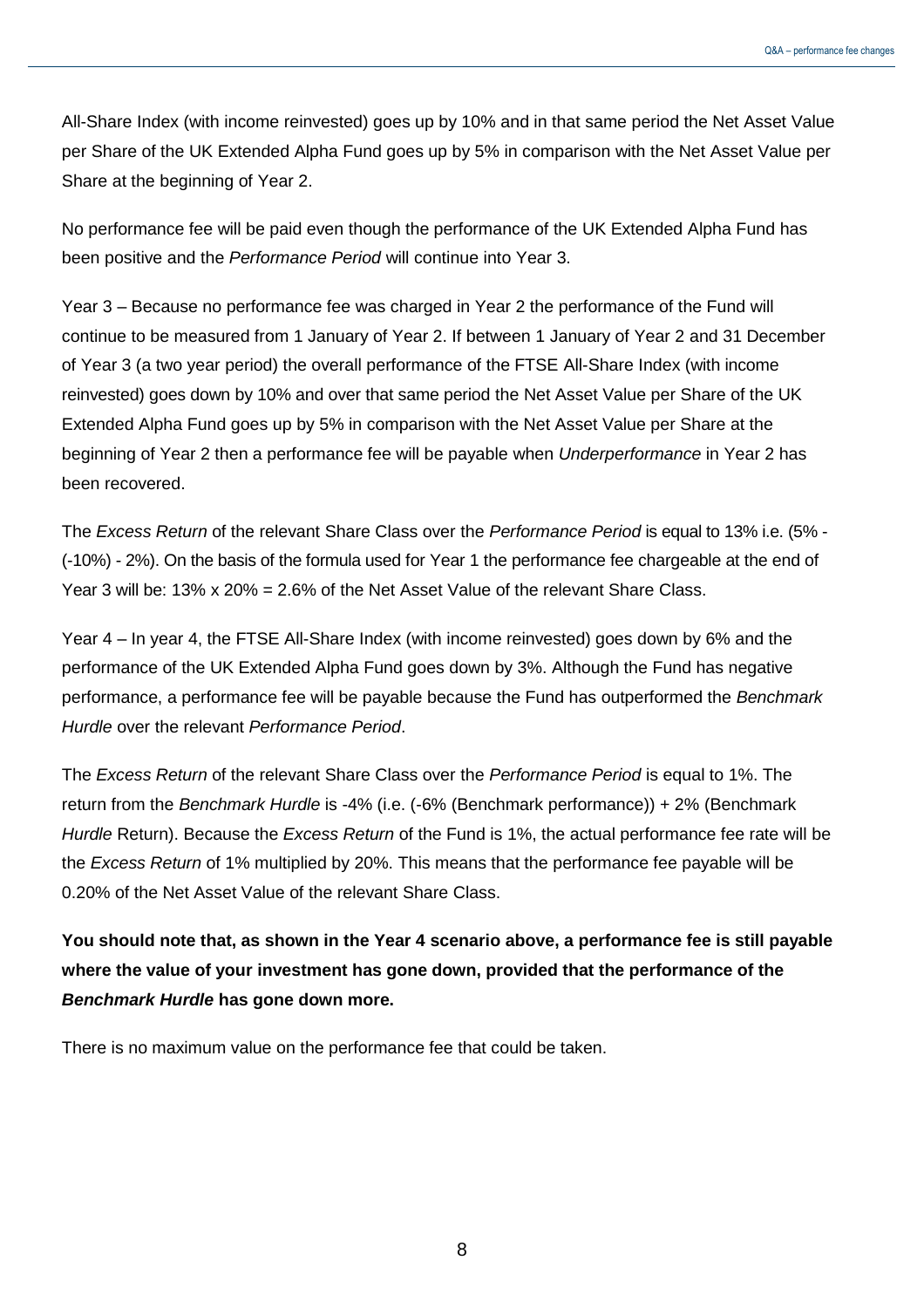#### **Figure 1. Performance fee illustrations – Threadneedle UK Extended Alpha Fund**

| Year 1 |                                                                                   | Annual returns         | Performance Period 1                      |                                                                                 |
|--------|-----------------------------------------------------------------------------------|------------------------|-------------------------------------------|---------------------------------------------------------------------------------|
|        | Share Class Return*                                                               | 20%                    |                                           |                                                                                 |
|        | Benchmark** Return                                                                | 10%                    |                                           |                                                                                 |
|        | Benchmark Hurdle return<br>(Benchmark**+2%)                                       | 12%                    |                                           |                                                                                 |
|        | Outperformance/Underperformance<br>(Share Class Return - Benchmark Hurdle Return) | +8% (Excess Return)    |                                           |                                                                                 |
|        | Performance fee<br>(20% x Excess return)                                          |                        | 1.60%                                     | Performance fee taken - new<br>Performance Period starts 1 Jan Year 2           |
| Year 2 |                                                                                   | Annual returns         | Performance Period 2<br>[Year 2 + Year 3] |                                                                                 |
|        | Share Class Return*                                                               | 5%                     |                                           |                                                                                 |
|        | Benchmark** Return                                                                | 10%                    |                                           |                                                                                 |
|        | Benchmark Hurdle return<br>(Benchmark**+2%)                                       | 12%                    |                                           |                                                                                 |
|        | Outperformance/Underperformance<br>(Share Class Return - Benchmark Hurdle Return) | -7% (Underperformance) |                                           |                                                                                 |
|        | Performance fee<br>(20% x Excess return)                                          |                        |                                           | No performance fee taken -<br>Performance Period rolled on to include<br>Year 3 |
| Year 3 |                                                                                   | Annual returns         |                                           |                                                                                 |
|        | Share Class Return*                                                               | 0%                     | 5% [5% + 0%]                              |                                                                                 |
|        | Benchmark** Return                                                                | $-20%$                 | -10% [10%+(-20%)]                         |                                                                                 |
|        | Benchmark Hurdle return<br>(Benchmark**+2%)                                       |                        | -8% [10%+(-20%) +2%]                      |                                                                                 |
|        | Outperformance/Underperformance<br>(Share Class Return - Benchmark Hurdle Return) |                        | +13% (Excess Return)                      |                                                                                 |
|        | Performance fee<br>(20% x Excess return)                                          |                        | 2.6%                                      | Performance fee taken - new<br>Performance Period starts 1 Jan Year 4.          |
| Year 4 |                                                                                   | Annual returns         | Performance Period 3                      |                                                                                 |
|        | Share Class Return*                                                               | $-3%$                  |                                           |                                                                                 |
|        | Benchmark** Return                                                                | $-6%$                  |                                           |                                                                                 |
|        | Benchmark Hurdle return<br>(Benchmark**+2%)                                       | $-4%$                  |                                           |                                                                                 |
|        | Outperformance/Underperformance<br>(Share Class Return - Benchmark Hurdle Return) | 1% (Excess Return)     |                                           |                                                                                 |
|        | Performance fee<br>(20% x Excess return)                                          | 0.20%                  | 0.20%                                     | Performance fee taken - new<br>Performance Period starts 1 Jan Year 5           |

\*The movement in the Net Asset Value per share over a Performance Period equals Share Class Return.<br>\*\*FTSE All-Share Index (with income reinvested)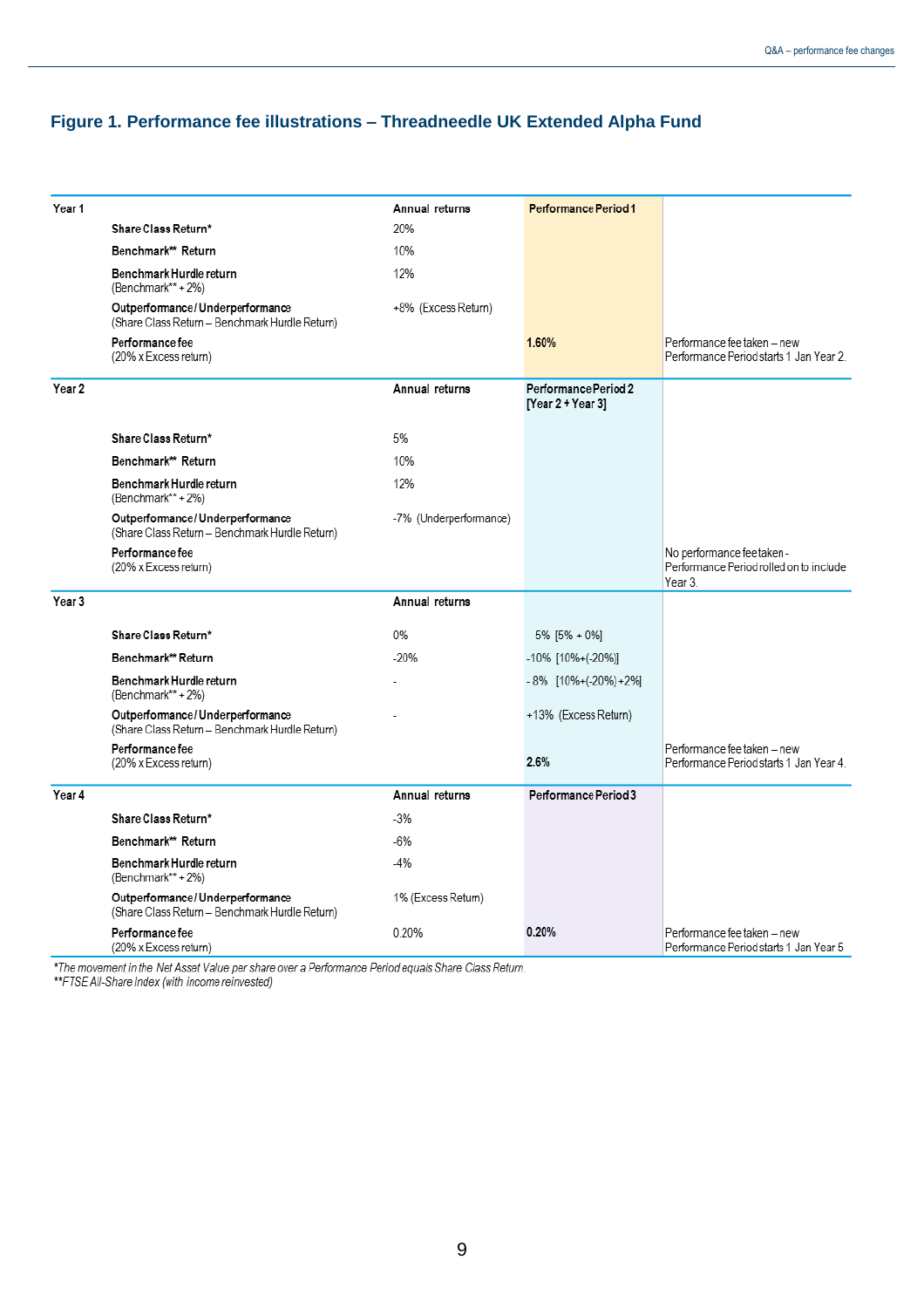## **Appendix 3: Performance fee calculation and accrual on the Threadneedle UK Absolute Alpha Fund**

#### **1. Performance Fee Calculation and Accrual – UK Absolute Alpha Fund**

The performance fee is calculated as follows: the performance fee rate of 20% is multiplied by the *Excess Return*, multiplied by that *Dealing Day*'s Net Asset Value for that Share Class. The performance fee is re-calculated each *Dealing Day* to reflect the performance of the Net Asset Value per Share against the *Benchmark Return* from the beginning of the *Performance Period* to the applicable *Dealing Day*.

An accrual for the performance fee is calculated on each *Dealing Day* and forms part of the Net Asset Value for each Share Class and therefore the performance fee accrual is reflected in the price of the Shares. The accrual is calculated on the basis of the performance of the Share Class from the beginning of the *Performance Period* to the *Dealing Day*. Any performance fee accrual made on a *Dealing Day* is superseded by any accrual made on the following *Dealing Day* until such time as the performance fee becomes payable. Any accrual for a performance fee shall be prorated to reflect any material movements in the number of Shares in issue.

No performance fee will be charged until any *Underperformance* during the *Performance Period* has been fully recovered. The term "*Underperformance*" means that the difference between the *Share Class Return* of the relevant Share Class and the Benchmark Return is either nil or negative with no *Excess Return*.

The performance fee is only chargeable at the end of any *Performance Period* i.e. 31 December, and will be paid within one month of that date. If no performance fee has been charged since the launch of the Share Class, no performance fee will be payable until such time as there is an *Excess Return* and there is a performance fee accrual at the end of the *Performance Period*.

#### **2. Performance Fee Illustrations**

To illustrate the potential application of the performance fee and by way of example only, three possible scenarios are set out below and in Figure 2.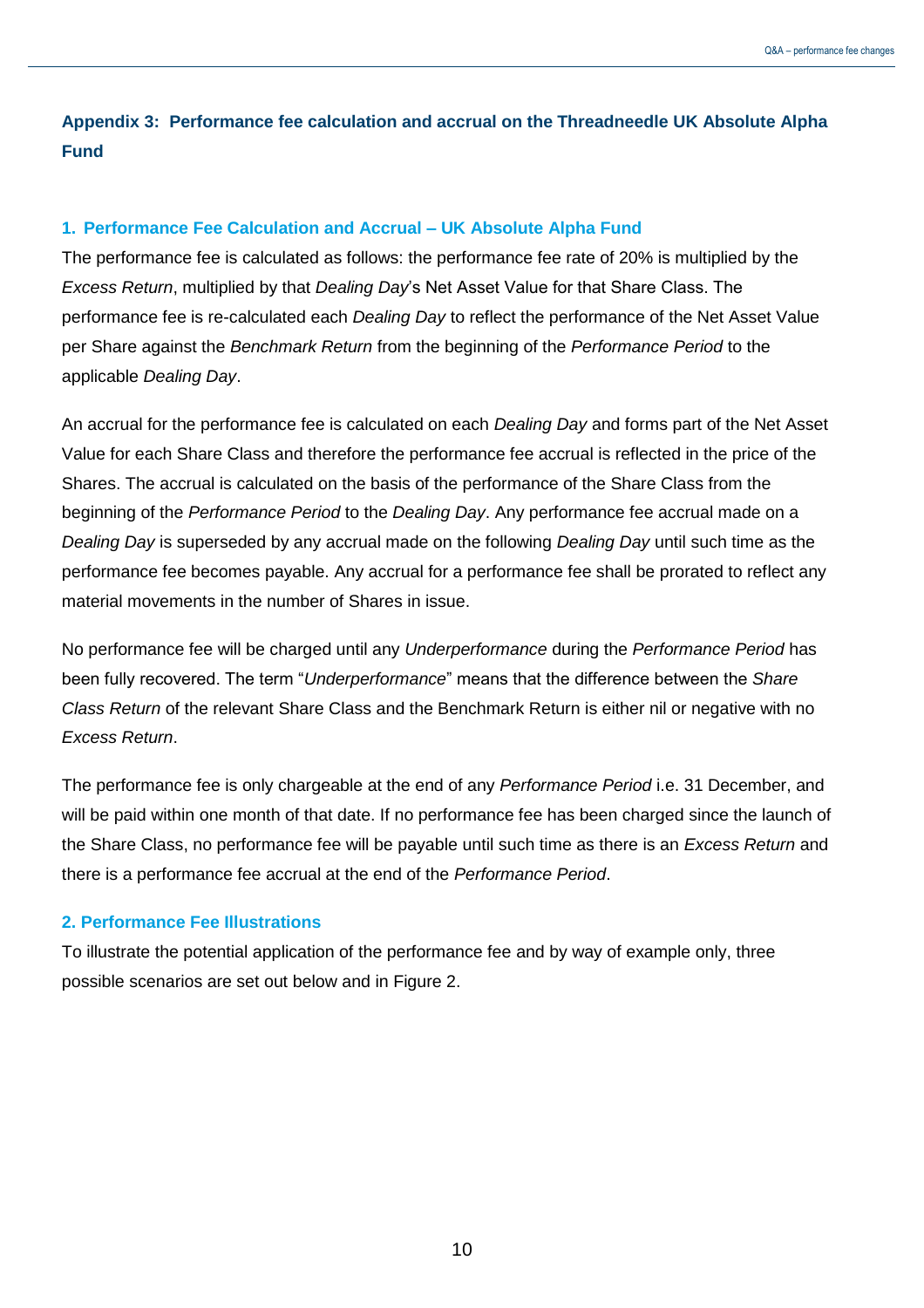Year 1 – Between launch and 31 December the Benchmark, the Sterling 3-month London Inter-Bank Offered Rate with income reinvested (3 Month LIBOR), goes up by 2% and in that same period the Net Asset Value per Share of the UK Absolute Alpha Fund goes up by 3% in comparison with the Net Asset Value per Share at launch.

A performance fee will be payable at the end of Year 1 because the Fund has outperformed the index over that *Performance Period*. The performance fee will be calculated as follows:

The *Excess Return* on 31 December is 1% i.e. 3% - 2%. The actual performance fee rate will be the *Excess Return* of 1% multiplied by 20%. This means that the performance fee payable will be 0.2% of the Net Asset Value of the relevant Share Class

Year 2 – Because a performance fee has been charged at the end of Year 1 a new *Performance Period* will begin from 1 January in Year 2. Between 1 January and 31 December of Year 2, 3 Month LIBOR goes up by 4% and in that same period the Net Asset Value per Share of the UK Absolute Alpha Fund goes up by 3% in comparison with the Net Asset Value per Share at the beginning of Year 2.

No performance fee will be paid even though the performance of the UK Absolute Alpha Fund has been positive and the *Performance Period* will continue into Year 3.

Year 3 – Because no performance fee was charged in Year 2 the performance of the Fund will continue to be measured from 1 January of Year 2. If between 1 January of Year 2 and 31 December of Year 3 (a two year period) the overall performance of the 3 Month LIBOR (with income reinvested) goes up by 5% and over that same period the Net Asset Value per Share of the UK Absolute Alpha Fund goes up by 6.5% in comparison with the Net Asset Value per Share at the beginning of Year 2 then a performance fee will be payable but only when the *Underperformance* in Year 2 has been recovered

The *Excess Return* of the relevant Share Class over the *Performance Period* is equal to 1.5% i.e. (6.5% - 5%). On the basis of the formula used for Year 1 the performance fee chargeable at the end of Year 3 will be: 1.5% x 20% = 0.3% of the Net Asset Value of the relevant Share Class.

**There is no maximum limit to the performance fee that could be charged.** 

11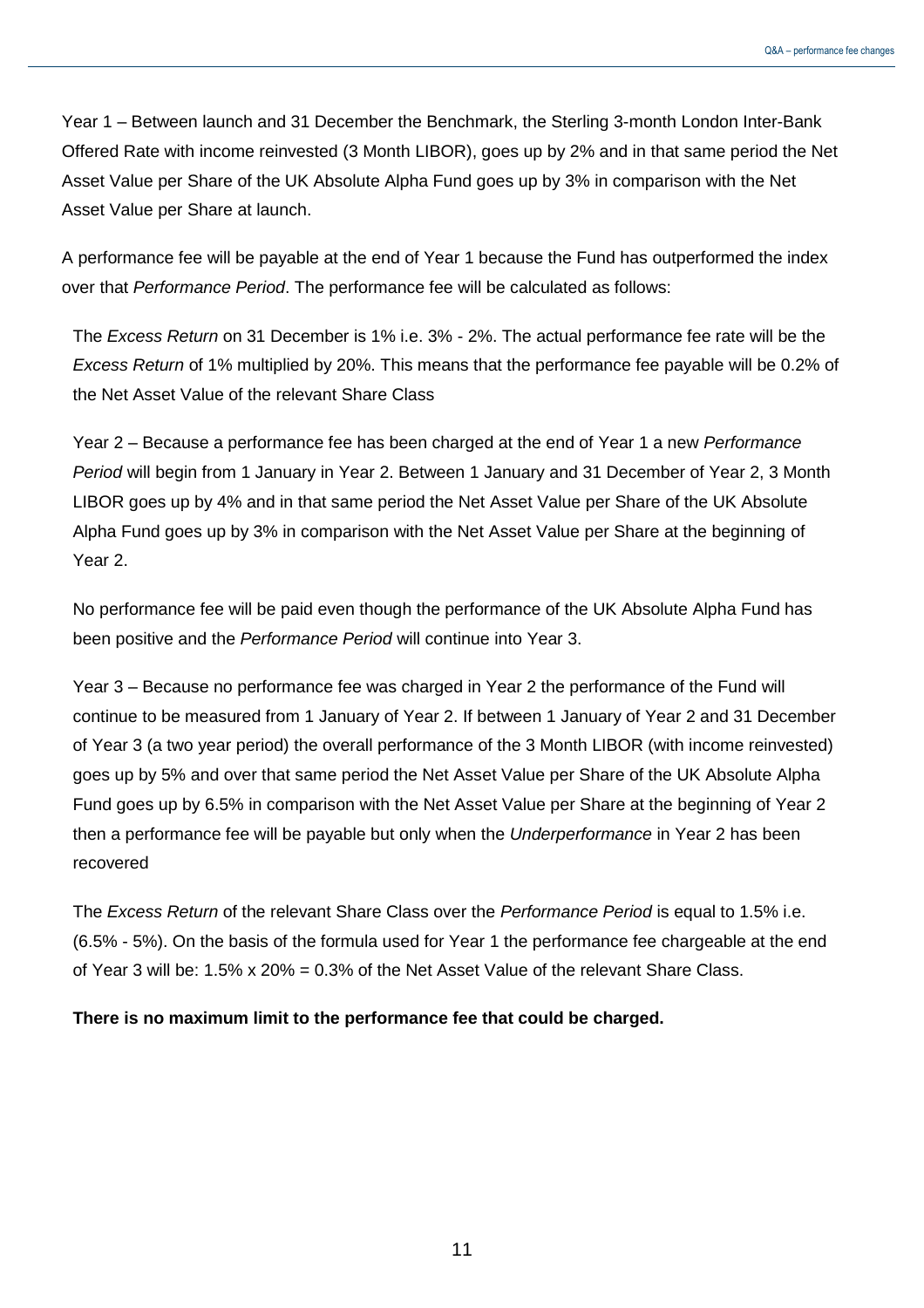#### **Figure 2. Performance fee illustrations – Threadneedle UK Absolute Alpha Fund**

|                   |                                                                               | Annual returns           | Performance Period1                         |                                                                                     |
|-------------------|-------------------------------------------------------------------------------|--------------------------|---------------------------------------------|-------------------------------------------------------------------------------------|
| Year 1            |                                                                               |                          |                                             |                                                                                     |
|                   | Share Class Return*                                                           | 3%                       |                                             |                                                                                     |
|                   | 3 Month LIBOR** Return                                                        | 2.0%                     |                                             |                                                                                     |
|                   | Outperformance/Underperformance<br>(Share Class Return - Benchmark Return***) | +1.0% (Excess Return)    |                                             |                                                                                     |
|                   | Performance fee<br>(20% x Excess return)                                      |                          | 0.2%                                        | Performance fee taken - new Performance<br>Period starts 1 Jan Year 2.              |
| Year 2            |                                                                               | Annual returns           | Performance Period 2<br>[Year 2 + Year 3]   |                                                                                     |
|                   | Share Class Return*                                                           | 3.0%                     |                                             |                                                                                     |
|                   | 3 Month LIBOR** Return                                                        | 4.0%                     |                                             |                                                                                     |
|                   | Outperformance/Underperformance<br>(Share Class Return - Benchmark Return***) | -1.0% (Underperformance) |                                             |                                                                                     |
|                   | Performance fee<br>(20% x Excess return)                                      | None                     |                                             | No performance fee taken - Performance<br>Period rolled on to include Year 3.       |
| Year <sub>3</sub> |                                                                               | Annual returns           |                                             |                                                                                     |
|                   | Share Class Return*                                                           | 3.5%                     |                                             |                                                                                     |
|                   | 3 Month LIBOR** Return                                                        | 10%                      |                                             |                                                                                     |
|                   | Outperformance/Underperformance<br>(Share Class Return - Benchmark Return***) | $+2.5%$                  | +1.5% (Excess Return)<br>$[-1.0\% + 2.5\%]$ |                                                                                     |
|                   | Performance fee<br>(20% x Excess return)                                      |                          | 0.3%                                        | Performance fee taken - new Performance<br>Period starts 1 Jan Year 4.              |
| Year 4            |                                                                               | Annual returns           | Performance Period 3                        |                                                                                     |
|                   | Share Class Return*                                                           | 0.0%                     |                                             |                                                                                     |
|                   | 3 Month LIBOR** Return                                                        | $-1.0%$                  |                                             |                                                                                     |
|                   | Outperformance/Underperformance<br>(Share Class Return - Benchmark Return***) | 0.0%                     |                                             | (Calculated with a Benchmark of 0% as it is<br>greater than the 3 Month LIBOR rate) |
|                   | Performance fee<br>(20% x Excess return)                                      |                          | 0.0%                                        | No performance fee taken - new<br>Performance Period starts 1 Jan Year 4.           |

\*The movement in the Net Asset Value per share over a Performance Period is also known as the Share Class Return.<br>\*Sterling 3-month London Inter-Bank Offered Rate (LIBOR) with income reinvested.<br>\*\*From 1 January 2017, the